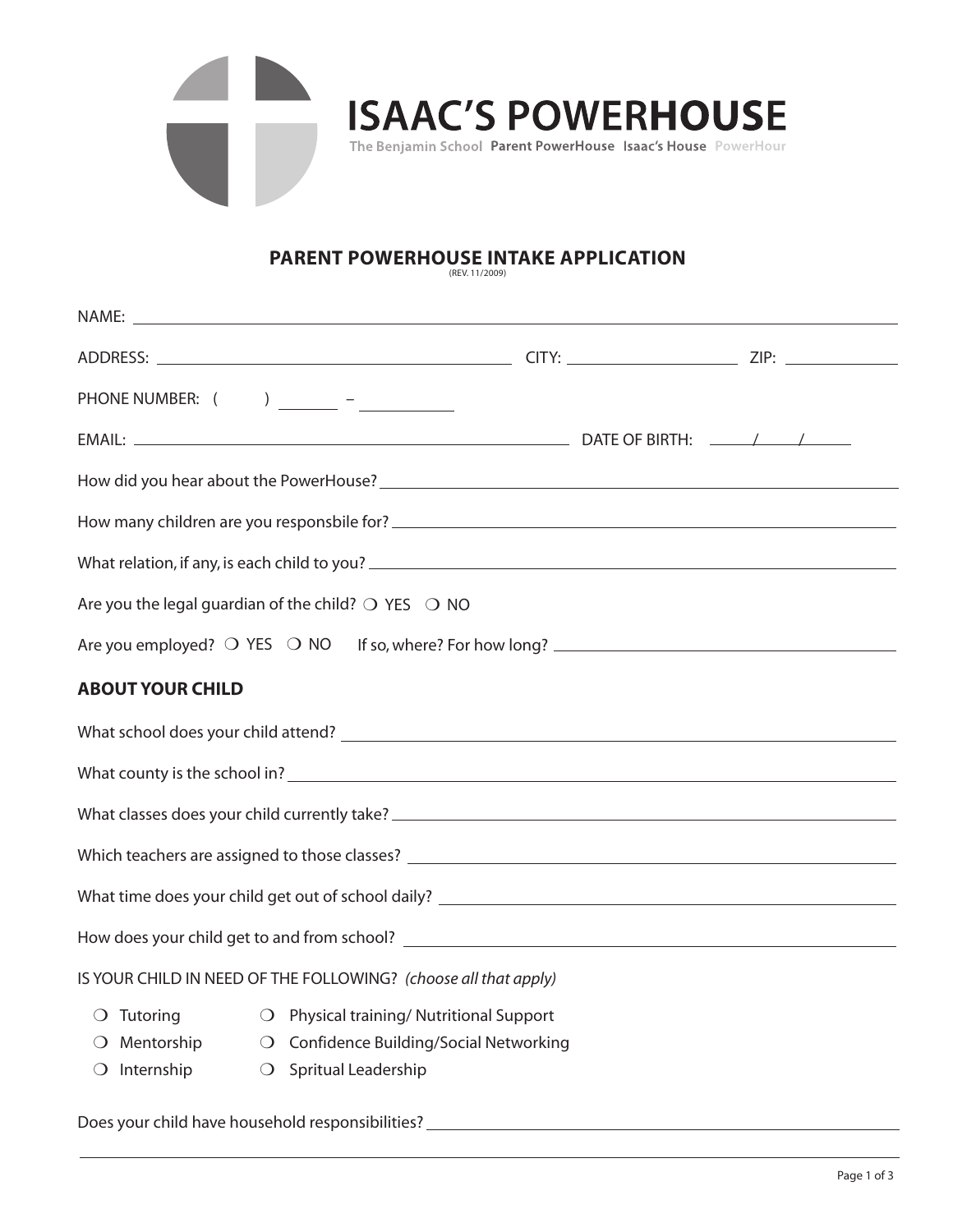| Does your child participate in extracurricular activities? If so, which ones?                            |                  |                        |            |              |                                              |
|----------------------------------------------------------------------------------------------------------|------------------|------------------------|------------|--------------|----------------------------------------------|
| What, if any, challenges does your child face in the following areas: (choose all that apply)            |                  |                        |            |              |                                              |
| Academic                                                                                                 | $\left( \right)$ | Social                 | $\cup$     | Physical     | Other:                                       |
| Disciplinary<br>$\cup$                                                                                   |                  | ○ Spiritual ○ Cultural |            |              | <u>production and the state of the state</u> |
| Motivational<br>$\left( \right)$                                                                         |                  | $\bigcirc$ Emotional   | $\bigcirc$ | Family/House |                                              |
|                                                                                                          |                  |                        |            |              |                                              |
| <b>ABOUT YOU</b>                                                                                         |                  |                        |            |              |                                              |
| What is your marital status? $\bigcirc$ Single $\bigcirc$ Married $\bigcirc$ Divorced $\bigcirc$ Widowed |                  |                        |            |              |                                              |
| Are your currently in a committed relationship? ________________________________                         |                  |                        |            |              |                                              |

Do you live in the same location as your significant other?  $\bigcirc$  YES  $\bigcirc$  NO

How active a role does your significant other/spouse play in your child's life? \_\_\_\_\_\_\_\_\_\_\_\_\_\_\_\_\_\_\_\_\_\_\_\_\_\_\_\_\_\_

WHAT, IF ANY, CHALLENGES HAVE YOU ENCOUNTERED IN RAISING YOUR CHILD? *(choose all that apply) Of the areas selected, rank them in order of significance, from the most significant challenge, to the least.*

|                  | Academic                |                  | Substance Abuse                   |  |
|------------------|-------------------------|------------------|-----------------------------------|--|
|                  | $\bigcirc$ Disciplinary | $\left( \right)$ | <b>Absent Parent</b>              |  |
| $\left( \right)$ | Motivational            |                  | $\bigcirc$ Lack of Employment     |  |
| $\left( \right)$ | Social                  |                  | Lack of Education                 |  |
| $\cup$           | Spiritual               |                  | $\bigcirc$ Absent Extended Family |  |
|                  | Emotional               |                  | Childcare                         |  |
| $\cup$           | Physical                | $\left( \right)$ | Financial                         |  |
|                  | Cultural                |                  | Other:                            |  |
| $\Omega$         | Family/House            |                  |                                   |  |

| Have you ever had outside assistance for addressing any of these challenges in the past? $\bigcirc$ YES $\bigcirc$ NO |  |
|-----------------------------------------------------------------------------------------------------------------------|--|
| What type, when, any progress?                                                                                        |  |

| If selected for the Parent Power Program, are you committed to addressing these challenges aggressively? $OY$ ON |  |  |  |
|------------------------------------------------------------------------------------------------------------------|--|--|--|
|                                                                                                                  |  |  |  |

How much time per week are you willing/able to spend addressing these issues?

Do you consider yourself a Christian?  $\bigcirc$  YES  $\bigcirc$  NO

| Are you affiliated with any church? $\bigcirc$ YES $\bigcirc$ NO | Do you attend church? $\bigcirc$ YES $\bigcirc$ NO |  |  |  |
|------------------------------------------------------------------|----------------------------------------------------|--|--|--|
|------------------------------------------------------------------|----------------------------------------------------|--|--|--|

Are you willing to submit to a background check? *(Results will not impact success of applicant)*  $\bigcirc$  YES  $\bigcirc$  NO